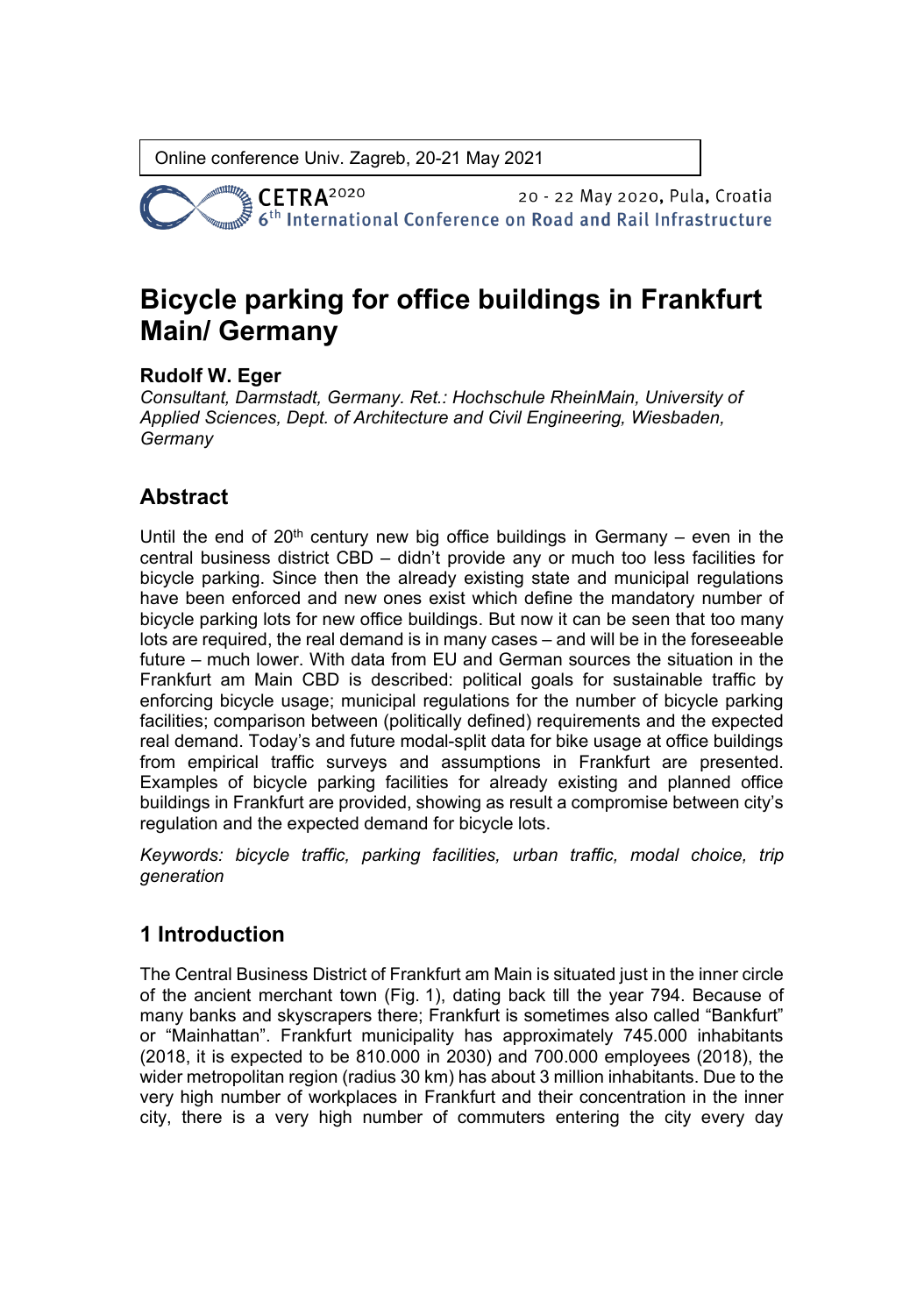(375.000). Only about 1/3 of employees are living in Frankfurt, which is muss less than in other towns in the Rhein-Main metropolitan area (e.g. Wiesbaden and Darmstadt over 50 %). As the goals of reducing CO2 force the municipalities everywhere to reduce car-traffic, it is necessary to get as much commuters as possible to use bikes and feet on their way to and from work. The official goal for "2030+" therefore is to be a "City of short distances" with higher percentage of bike and pedestrian traffic [1]. To enforce bike use it is therefore necessary to provide a sufficient – but not overcalculated - number and a good quality of bicycle parking lots for commuters at or near their workplace. As this article concentrates on office bicycle parking in the CBD, the other necessary provisions to improve bike traffic are not discussed (e.g. bike lanes, signalization …).



**Figure 1.** Inner City of Frankfurt Main and CBD [2]

### **2 Regulations for the number of bicyle parking lots at office buildings**

The following does not mention lots of available recommendations made by NGOs or bicycle clubs but – with the exception source [4] in chapter 2.1 - only "official" recommendations, guidelines or legal requirements.

#### **2.1 Regulations on EU level**

There could be found only one EU-paper which mentions the recommended number for bicycle parking at office-buildings [3], based on Swiss recommendations: 1 bicycle lot per 5 employees.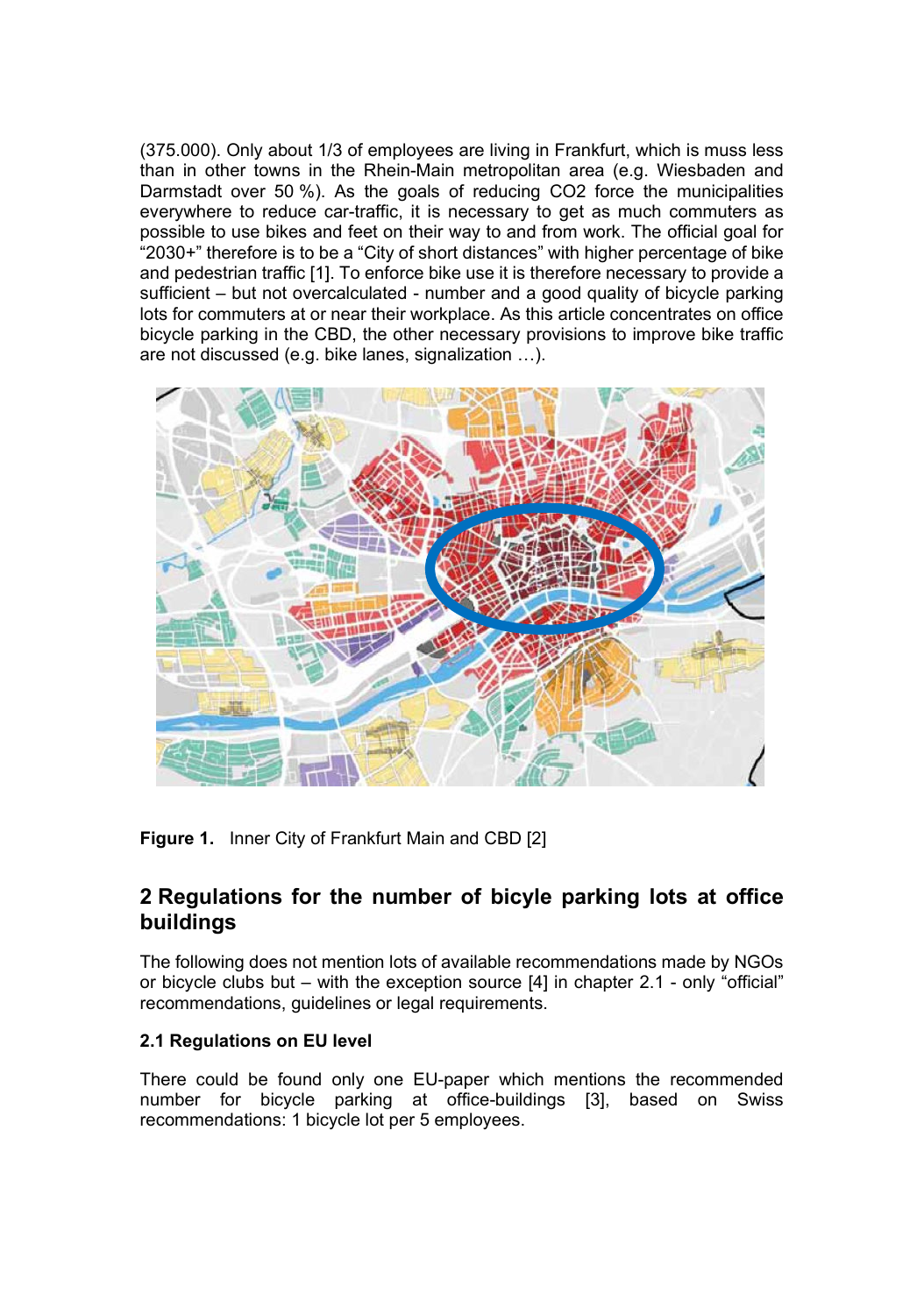A compendium of regulations in certain European countries as drawn in Table 1 [4] shows a wide range for the required number of bicycle parking stands at office buildings and differs greatly regarding the referred basic, e.g. number of employees or office space (assumed: m² GFA).

| Land/ City                    | 1 bike lot/  m <sup>2</sup> GFA | Other regulation 1 bike per |
|-------------------------------|---------------------------------|-----------------------------|
| Bulgaria,<br>Hungary, Croatia | 100                             |                             |
| London                        | 90 (long stay, inner city)      |                             |
| Malmö / S                     | 55                              |                             |
| Copenhagen                    | 25                              |                             |
| France                        |                                 | 1,5 % GFA or 15 % of empl.  |
| Styria/ A                     |                                 | 20 employees                |

#### **Table 1.** Some regulations in the EU [4]

#### **2.2 Regulations in the Federal Republic of Germany**

On federal level there are no mandatory regulations but recommendations from the German FGSV [5]:

0,3 bicycle lots per 1 employee (= 1 lot per 3,3 employees).

On state level (16 states) for most of the states there are no state-wide regulations regarding the required or mandatory number of bicycle lots at office buildings [6]. Instead the state laws empower the municipalities to define such regulations.

#### **2.3 Regulations in German cities**

There is a wide range, mostly based on the useful floor space [m²] [7]:

1 bicycle lot per 40 m² … 100 m² useful floor space.

The city of Frankfurt Main followed those numbers till 2016, which in most cases led to 1 bicycle lot per  $80 \text{ m}^2$  useful floor space. The new regulations since 2016/2020 [8] defines the mandatory number of bicycle parking lots at office buildings based on the Gross Floor Area (GFA) [m²]:

#### **1 bicycle lot per 125 m² GFA**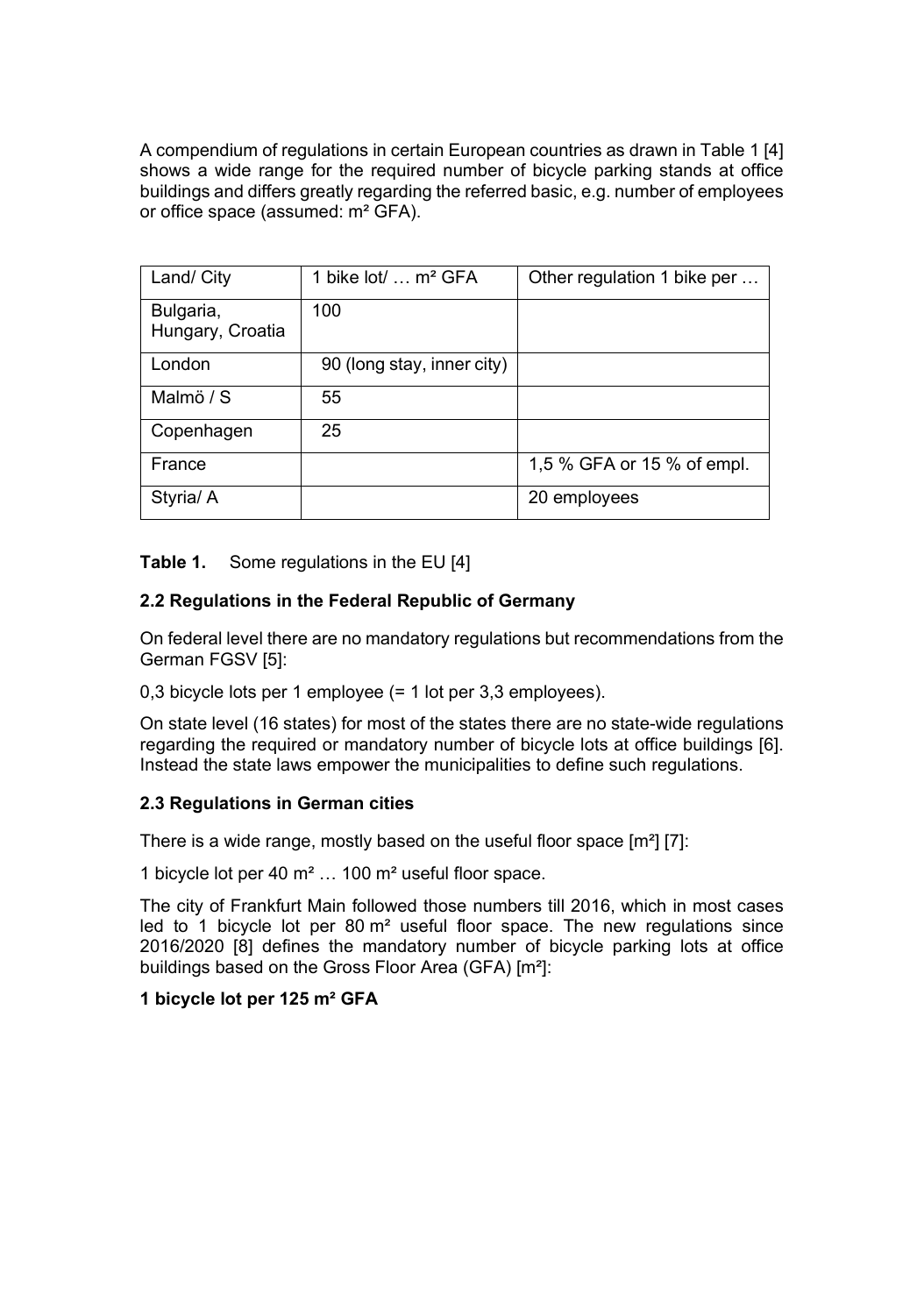The GFA is usually much easier to define in an early phase of planning as the useful floor area. Most of the city regulations allow to reduce or increase the resulting number if it can be shown by a traffic expertise that the really required number (demand) for such lots differs from the regulation. With the typical space of approximately 30 m² GFA per office employee in the CBD, the rule of 1 bicycle lot per 125 m<sup>2</sup> GFA would mean that about  $\frac{1}{4}$  of all employees would need a bicycle parking lot, i.e. the bicycle mode choice would be 25 %. Hence today's and future bicycle mode choice have to be realistically assessed.

# **3 Bicycle parking at office buildings in Frankfurt Main**

#### **3.1 Bicycle mode choice of employees**

To calculate the demand for bicycle parking at an office building in the inner city / CBD of Frankfurt the mode choice of the employees has to be assessed: What percentage of employees on a workday will use their own bike as mode of transport with trip end / begin at the office? Rent-a-bike trips are not included, because rental bikes usually do not have parking lots on the building's property.

While there is usually data available regarding the mode choice of a city's resident population, there is only a very limited number of data available which tells about the mode choice of employees, a great number of whom are commuters and are therefore not included in the data for the resident population. In very bike-friendly cities, like in the Netherlands, usually around 25 % of all employee-trips are done with the bicycle as the main mode of transport with an additional percentage of commuters combining public transport and bicycle [9].

The bicycle mode choice for Frankfurt resident population on a workday has risen from 6 % in 1998 to 13 % of all trips in 2013 while the private car mode choice decreased from 40 % to 35 % 2013. Of trips up to 1 km 12 % were done by bikes; trips 1 to 3 km were 27 % bikes; 3 to 5 km were 12 % bikes; 5 to 10 km were 9 % bikes, over 10 km only 1 % were bike trips (all figures: last available data 2013 [11]). As mentioned in Section 1 only about 1/3 of employees are living in Frankfurt. The main residential areas are between 3 and 5 km distant from the CBD therefore one can assess a current bicycle mode choice of 12 % for trips to and from the city center.

As there is no "official" published data available for the mode choice of employees in the city of Frankfurt, especially employees in office buildings, some data has been collected during the last 10 years in the framework of student's diploma thesis for the office skyscrapers shown in Fig. 2. The results regarding the percentage of bicycle as the main mode of transport for employees are shown in Table 2.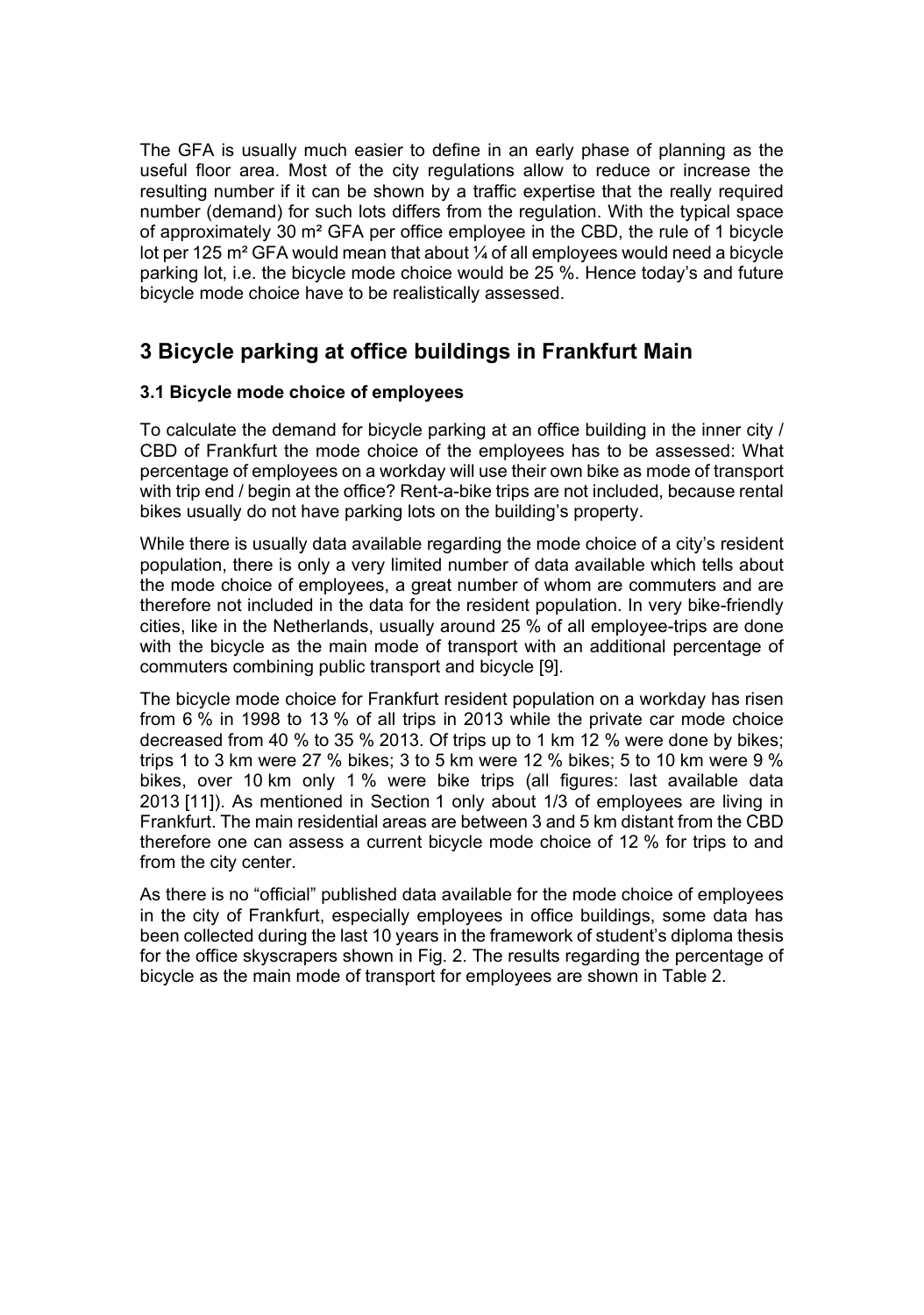| Table 2. | Empirical data for employees in Frankfurt office buildings using bicycle |
|----------|--------------------------------------------------------------------------|
|          | as mode of transport to come/ go to work                                 |

| <b>Building</b> | Number in<br>Fig. $2$ | Bicycle as<br>mode of<br>choice<br>[% of all trips<br>from/ to work] | Median<br>trip<br>distance<br>[km] or<br>origin | Year<br>of<br>sur-<br>vey | Source<br>$[-]$ |
|-----------------|-----------------------|----------------------------------------------------------------------|-------------------------------------------------|---------------------------|-----------------|
| Kastor          |                       | 7%                                                                   |                                                 | 2009                      | 12              |
| Skyper          | 2                     | 7%                                                                   |                                                 | 2009                      | 12              |
| Taunusturm      | 3                     | 6%                                                                   | 88 % loc                                        | 2016                      | 13              |
| Opernturm       | 4                     | 6 %                                                                  | --                                              | 2016                      | 14              |
| Junghofstrasse  | 5                     | 6%                                                                   | 3,0                                             | 2016                      | 14              |



**Figure 2.** Skyscrapers No. 1 ... 5 referred to in Table 2 and construction site of skyscaper "Omniturm" No. 6 (picture source [15])

### **3.2 Demand of bicycle parking at skyscraper "Taunusturm"**

The office skyscraper "Taunusturm" is shown in Fig. 2 as No. 3. It has been finished in 2014. The Gross Floor Area GFA for the offices is appr. 81.000 m².

At the time of the construction permit (2010) the number of mandatory parking lots for this office building had to be calculated with the ratio of 1 bicycle lot per 80 m²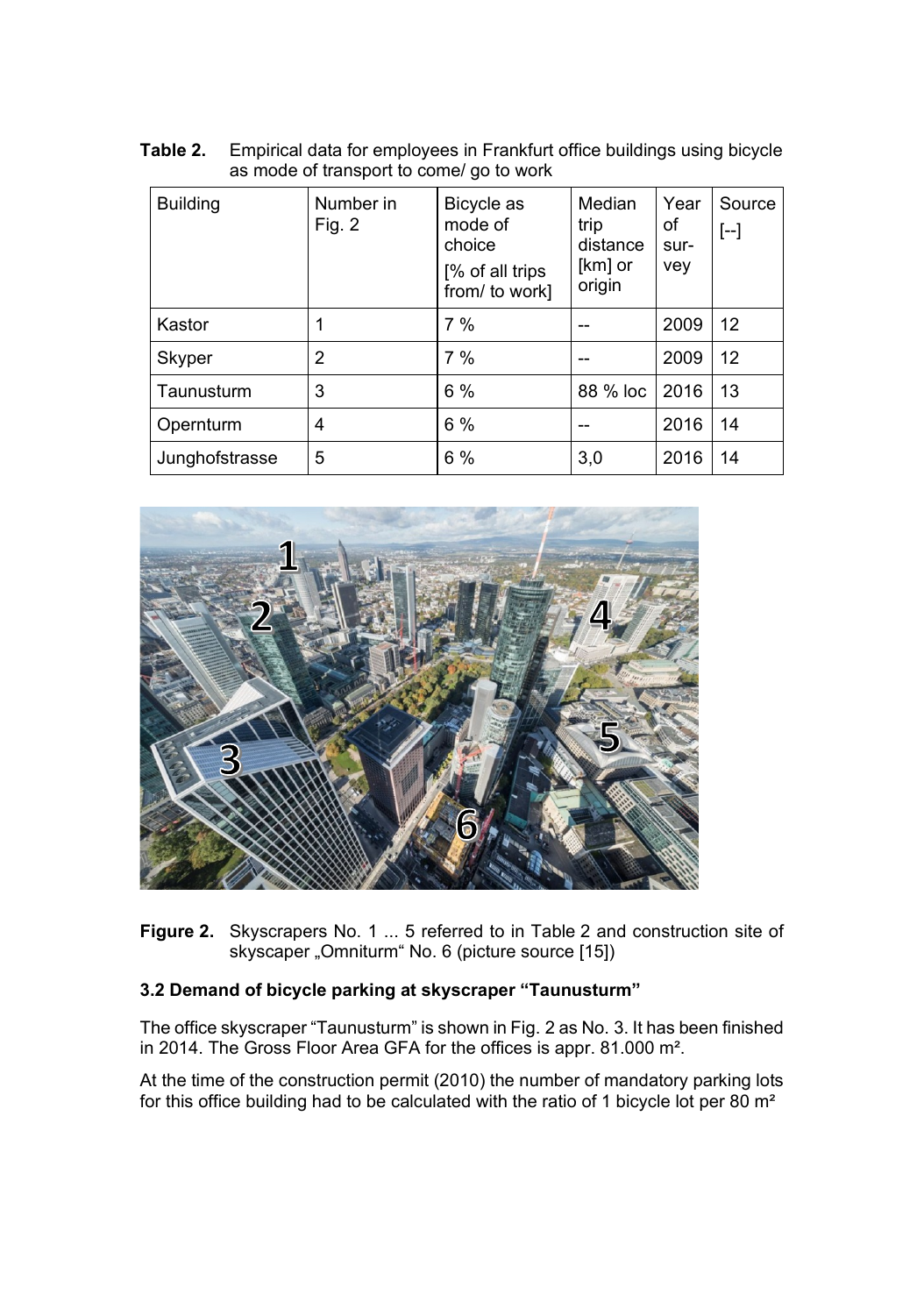useful floor space (see above Section 2.3). With the new regulations since 2016 the ratio is 1 bicycle lot per 125 m² GFA:

81.000 m<sup>2</sup> GFA/ 125 m<sup>2</sup> per lot  $=\infty$  650 bicycle lots required, which is occasionally the same result as with the former regulation due to the ratio GFA/ useful floor sp.

To get a permit to build much less bicycle lots than the figure following the city's regulation, a traffic expertise had to be done. In short the calculation is:

Estimated number of employees \* daily attendance rate \* trip per day \* percentage of bike usage / turn around rate of one bike lot = demand number of bicycle lots

In this example it leads to the following result:

Estimated number of employees: 3,5 empl./ 100 m² GFA

3,5 empl./100 m<sup>2</sup>  $*$  81.000 m<sup>2</sup>/100 =  $\sim$  2.800 employees

Attendance rate: 0,8 at a workday; trips: 1,1 daily trips per direction

Mode choice for bicycle: today 6 %, estimated in future 10 %, considering that only 1/3 of employees come from Frankfurt, a lot of them using public transport, rent a bike or feet.

Turn around rate: 1,1 daily per lot

2.800  $*$  0,8  $*$  1,1  $*$  0,1 / 1,1 =  $\sim$  225 bicycle lots as future demand.

As a compromise between the figure resulting from the city's regulation and the expected demand some 300 bicycle lots for the office employees have been **built** in the underground levels of the building (Fig. 3), still leaving space for future increased demand. A traffic survey [7] done on a workday in June 2016 has counted 92 occupied office bicycle stands (occupancy rate ~23 % of the ~300 lots). The access to the garage level is made easy for bicycles by providing a 1,20 m wide walkway along the garage ramp, thus users who do not want to use the ramp can push the bike up along.



**Figure 3.** Bicycle parking in underground Garage "Taunusturm" [7]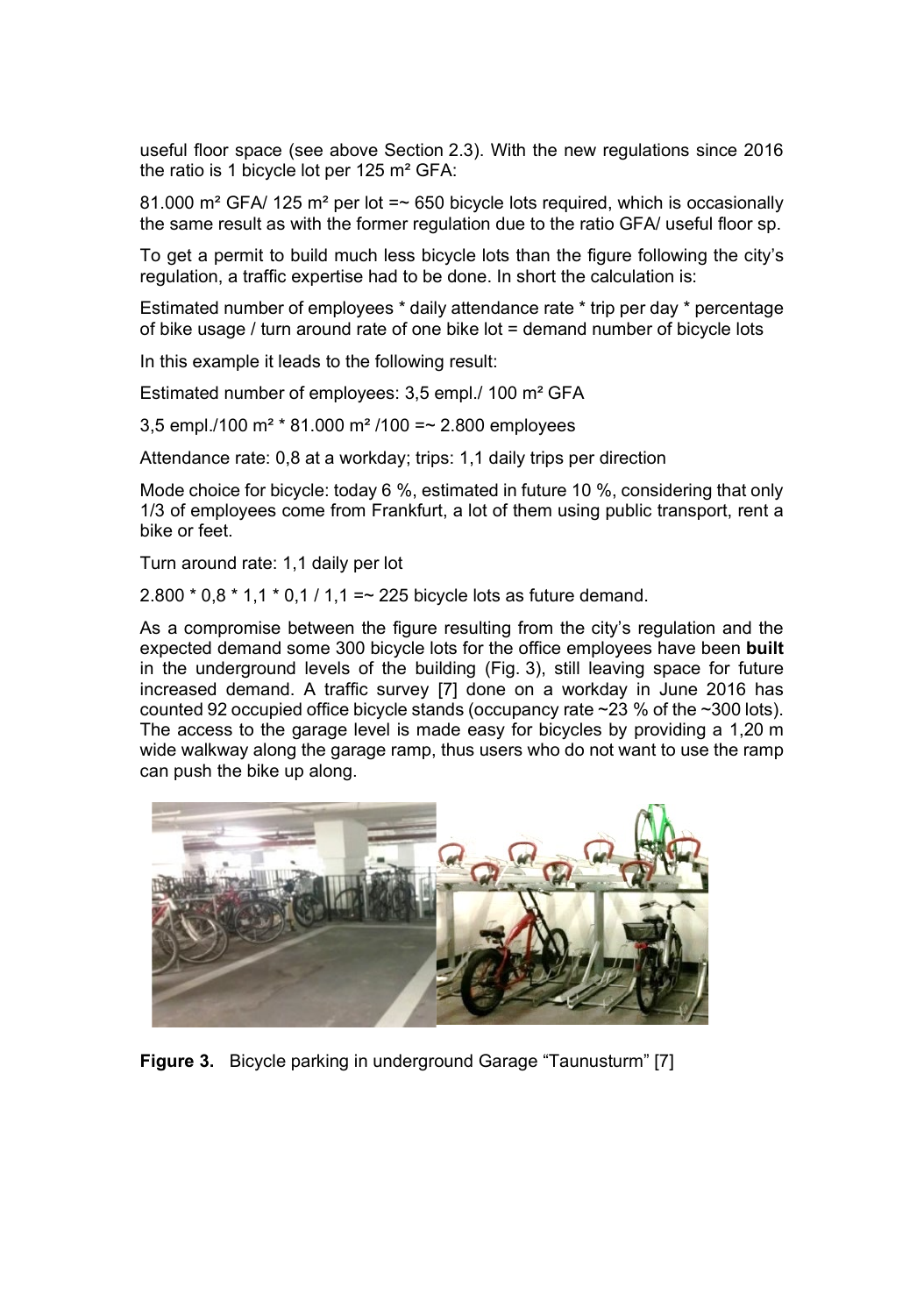#### **3.3 Demand of bicycle parking skyscraper "Omniturm"**

The multi-purpose skyscraper "Omniturm" is shown in Fig. 2 as No. 6. It has been finished in 2019. The Gross Floor Area GFA for the offices is appr. 51.000 m².

At the time of the construction permit (2016) the number of mandatory parking lots for this office building had to be calculated with the ratio of 1 bicycle lot per 125  $m<sup>2</sup>$ GFA, following the new regulation (see above Section 2.3).

51.000 m² GFA/ 125 m² per lot =~ 410 bicycle lots required

To get a permit to build much less bicycle lots than the figure following the city's regulation, again a traffic expertise had to be done. Following the same calculation as with "Taunusturm", but with some other assumptions, the result was:

Estimated number of employees: 3,0 empl./ 100 m² GFA

3,0 empl./100 m<sup>2</sup>  $\pm$  51.000 m<sup>2</sup>/100 =  $\sim$  1.530 employees

Attendance rate: 0,8 at a workday; trips: 1,1 daily trips per direction

Mode choice for bicycle: today 6 %, estimated in future 10 %, same as Taunusturm

Turn around rate: 1,1 daily per lot

1.530  $*$  0,8  $*$  1,1  $*$  0,1 / 1,1 =  $*$  125 bicycle lots as future demand.

As a compromise between the figure resulting from the city's regulation and the expected demand and to have additional space for increasing future demand, some 180 bicycle lots are provided on the underground levels of the building. The access to and from the garage levels is made easy for bicycles by a direct and wide walkway from street level to a big elevator, leading to the garage levels (Fig. 4).



**Figure 4.** Ground floor plan with bicycle access to elevator (picture [15])